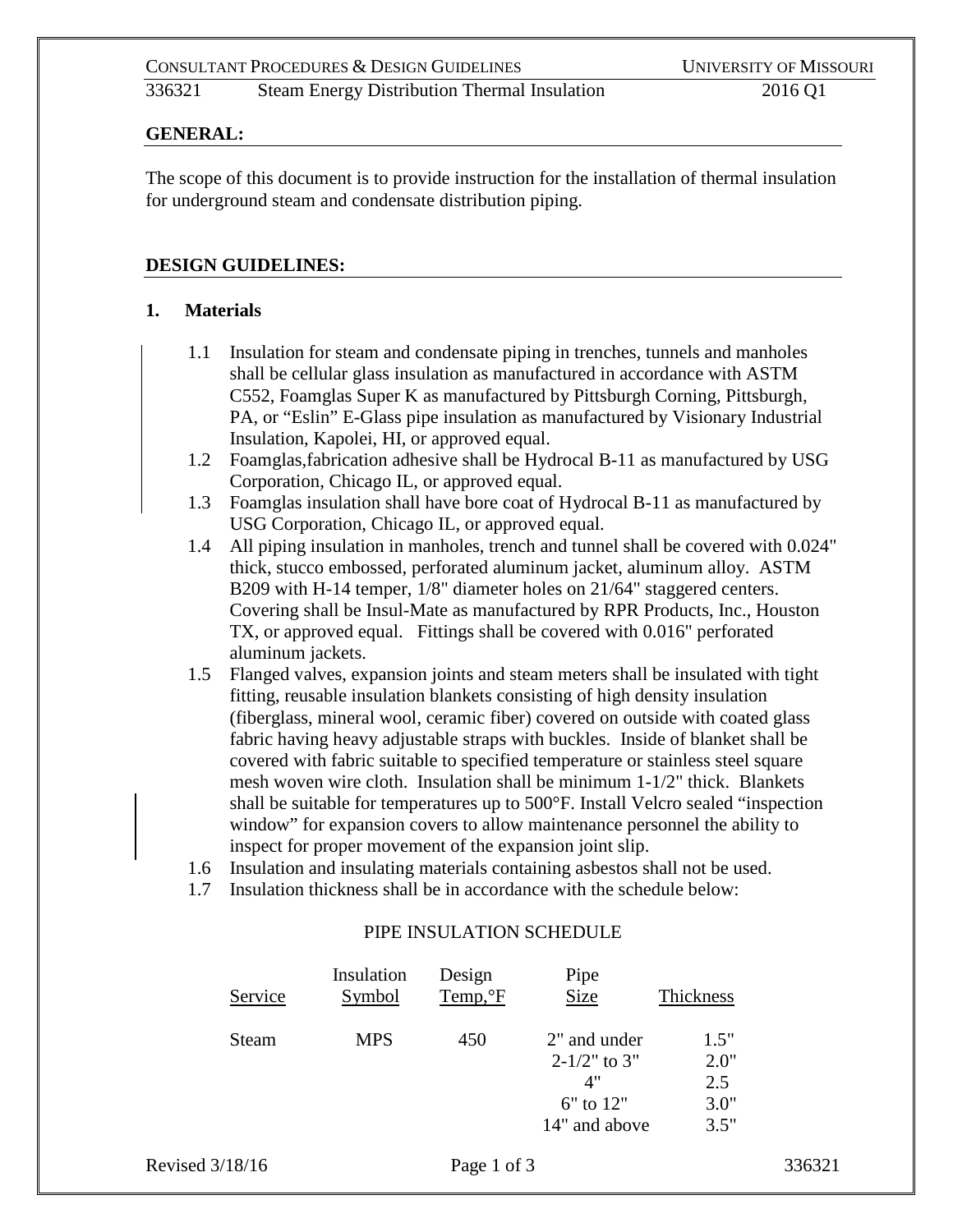| CONSULTANT PROCEDURES & DESIGN GUIDELINES |                                                     |            |     |                     | <b>UNIVERSITY OF MISSOURI</b> |
|-------------------------------------------|-----------------------------------------------------|------------|-----|---------------------|-------------------------------|
| 336321                                    | <b>Steam Energy Distribution Thermal Insulation</b> |            |     | 2016 Q1             |                               |
|                                           | Condensate                                          | <b>MPC</b> | 200 | $1-1/2$ " and under |                               |

| Condensate | <b>MPC</b> | <b>200</b> | $1-1/2$ " and under | 1.0" |
|------------|------------|------------|---------------------|------|
|            |            |            | 2" and above        | 1.5" |

1.8. In walk tunnels and steam manholes, piping insulation may need to be thicker than listed above. Surface temperatures of the aluminum jacket shall be no more than 132 degrees F. assuming steam temperatures of 400 degrees F., an airflow of 1 mph, and an ambient temperature of 80 degrees F.

# **2. Installation**

- 2.1. All required tests on piping must be completed and satisfactory test reports must be completed prior to application of insulation covering joints.
- 2.2. All surfaces to be insulated shall be cleaned of all scale, rust, oil, and foreign matter and shall be dry and free of frost prior to and during application of insulation.
- 2.3. All insulation and accessory materials shall be stored in an area that is dry and protected from the weather before and during insulation application.
- 2.4. Insulation shall be installed to accept cyclic thermal growth and contraction of piping without damage and loss of insulating value.
- 2.5. Insulation systems shall be installed in strict accordance with manufacturer's recommendations and as detailed on drawings "Construction Standard - Expansion Joint Insulation Detail" and "Construction Standard - Pipe Guide Insulation".
- 2.6. Reinsulate any existing steam and condensate piping that are to remain that had insulation removed as part of asbestos abatement work or to make tie-ins.
- 2.7. Insulation shall be applied to pipe, fittings, flanges and valves. Unions shall not be insulated. Trap installations to include traps, stop valves, check valve, and hand-blow valve, shall not be insulated. Piping on trap installations shall be insulated. Drip leg and piping up to first stop valve shall be insulated.
- 2.8. Insulation shall be installed in a smooth, clean, workmanlike manner. Joints shall be tight and finished smooth. Stagger longitudinal joints and tightly butt sections.
- 2.9. Insulation shall fit tightly against surface to which it is applied.
- 2.10.Apply insulation so as to permit expansion or contraction of pipe lines without causing damage to insulation.
- 2.11.Preformed pipe covering shall be terminated at a sufficient distance from flanges to permit removal of bolts.
- 2.12.Insulation on flanges and flanged fittings shall overlap adjacent pipe covering at least 2".
- 2.13.Pipe insulation at expansion joints shall be held back a sufficient distance to permit the specified travel into the joint.
- 2.14.Valves shall be insulated up to the gland only so as to permit replacement of packing without disturbing insulation.
- 2.15.Insulation shall be continuous through pipe covering protection saddles, guides and sleeves or openings in walls and floors. Aluminum jacket shall not be run through pipe saddles and guides.
- 2.16.Lap jacket 2" and fasten with 1/2" stainless steel bands on 12" centers.
- 2.17.Provide band 1-1/2" back from all discontinuous ends of jacket.

2.18.All insulation shall be marked non asbestos.